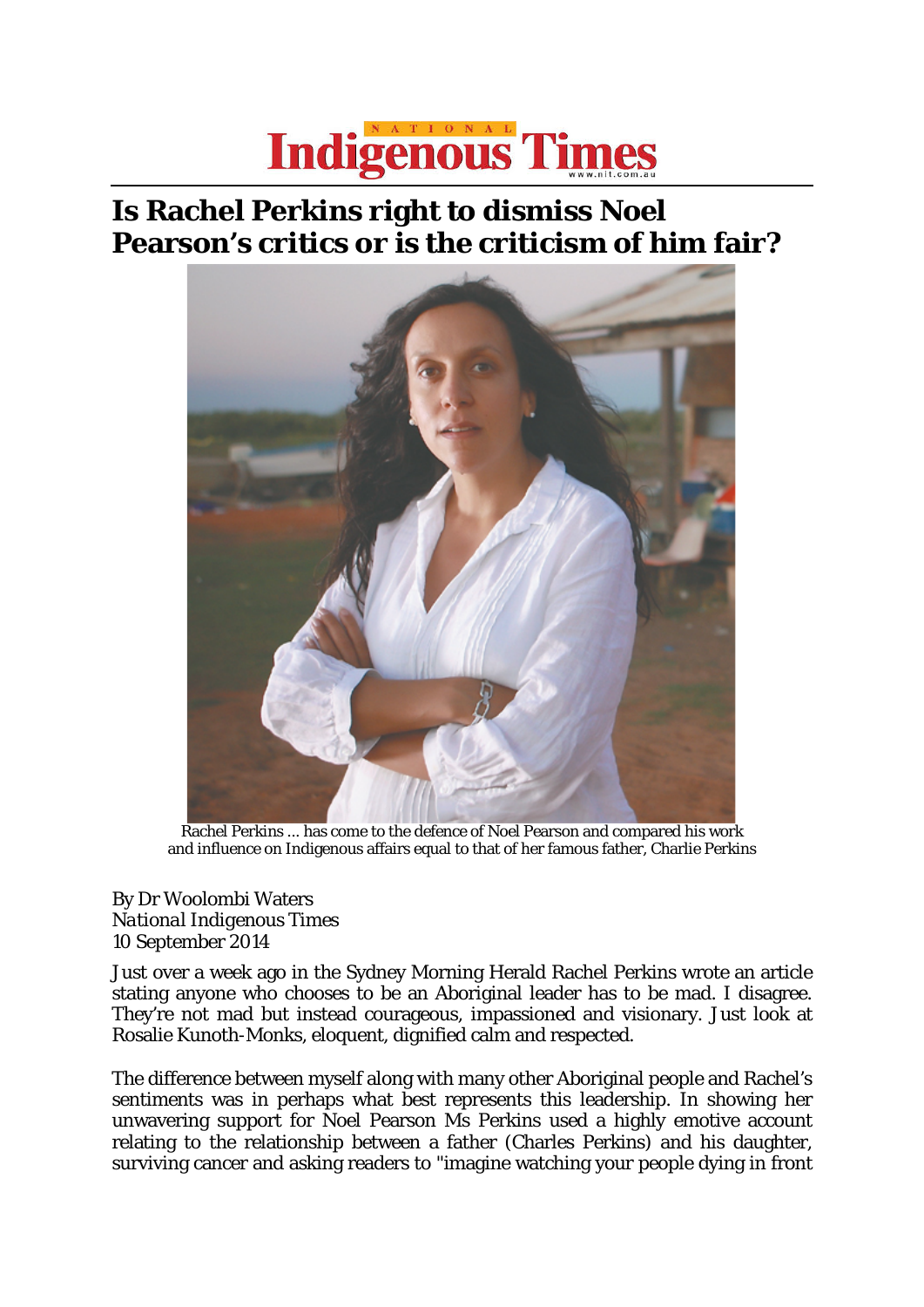of you".

The entire article uses an emotional argument that remains subject to implied notions and perceptions associated to our mob. There are no research-based facts to support her statements. This is purely her opinion relying upon abstract statements that pull at the hearts of her readers, the majority of which are non-Indigenous.

As Darumbul woman, Amy McQuire writes in newmatilda.com Pearson has long been the "undisputed black darling of Australian media for decades", even though his politics and programmes remain in opposition to the greater majority of Aboriginal leaders throughout the country.

Where Noel does receive support is in mainstream non-Indigenous media across the country, most often in The Australian newspaper and with little analysis of what he proposes and even less scrutiny of his outcomes.

Which is why Rachel Perkins' article in support of Pearson, rather than being an article which unites Aboriginal Australia continues a very dangerous divide. Many Aboriginal people believe Pearson's huge media profile and ability to influence government denies a true representative voice on the problems faced by Aboriginal Australians and denies solutions from the ground up.

Eva Cox, Professorial Fellow Jumbunna IHL at the University of Technology, Sydney recently wrote: "The evidence of what works doesn't support the Pearson model, which is very much top down and personally driven"

. But non-Indigenous readers just don't care, nor do they give credibility to what other Aboriginal leaders believe and articles like the one written by Rachel Perkins allows them to continue to live in denial.

The problem is, due to her national profile amongst non-Indigenous peoples, Ms Perkins undermines our right as Aboriginal people to debate amongst ourselves the true meaning of Aboriginal leadership through a process of dialogue, imagination, representation and interpretation.

Eva Cox, also states: "White (non- Indigenous) people have wide ranges of views, as do any sizeable population group. Assuming there will not be varied political beliefs and views on many issues among Indigenous populations is in itself a racist assumption".

I agree. Ms Perkins' comments are even more politically loaded and dangerous in an Indigenous community that has been suffering from trans-generational and lateral violence for decades. Lateral violence is a term that describes the way many people covertly or overtly direct their dissatisfaction inwards and towards each other, themselves and towards those less powerful than themselves.

Perkins attempts to shame, blame and to socially isolate others throughout the article in a classic demonstration of lateral violence when she dismisses criticism of Noel Pearson as his being "hated" for confronting "Aboriginal People" and when she further describes criticism against Pearson as a "tsunami of ignorance and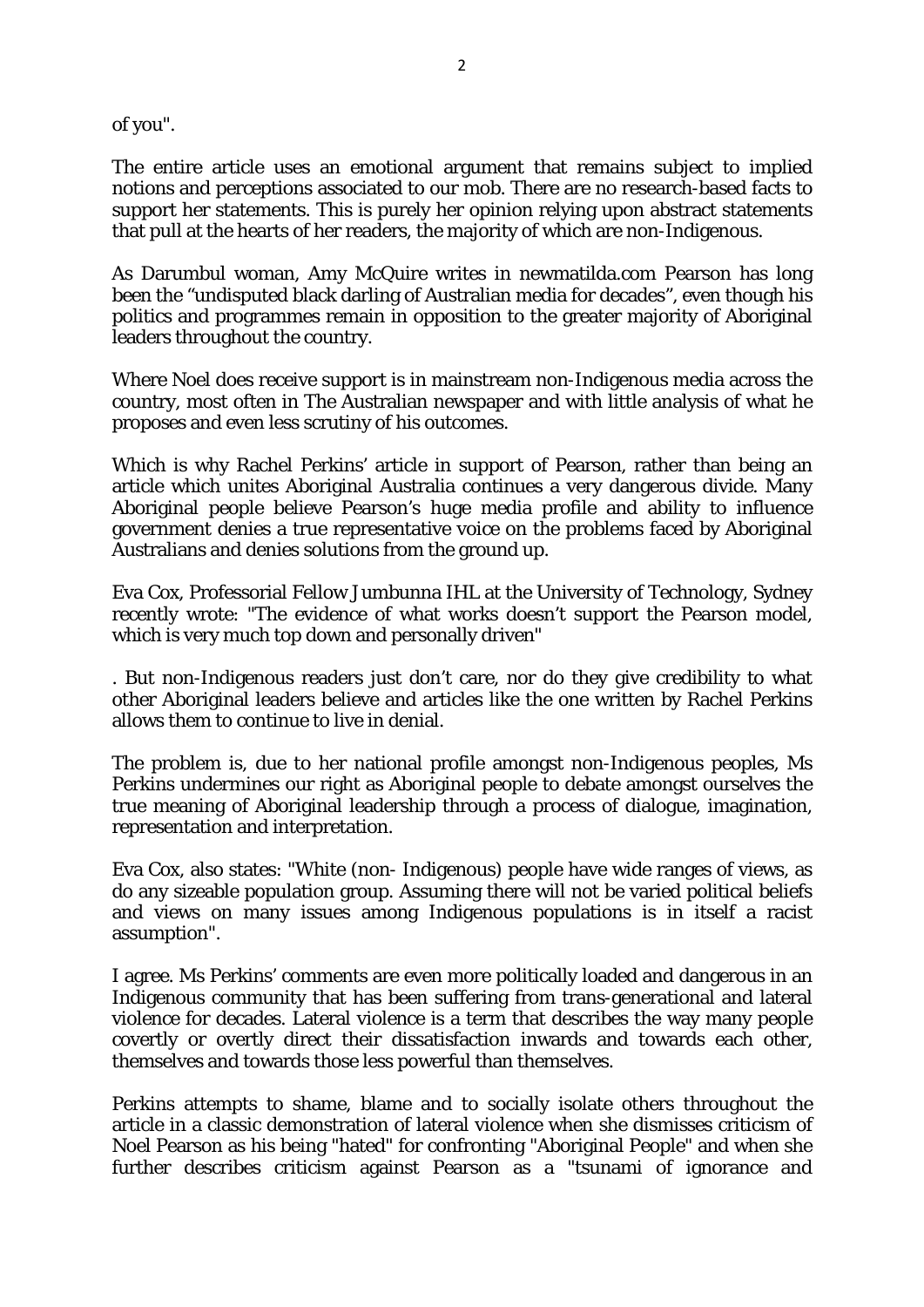resistance". And yet, in light of the \$534 million of Budget cuts being applied to our many services and programmes – inquiries about the funding provided for the Noel Pearsonsponsored Cape York Welfare Programme, one of many programmes Pearson has funded by government, is not only valid, it appears as timely and important.

Minister Scullion recently confirmed by the end of 2015 Noel Pearson's Cape York Welfare Reform Programme will have received over \$200 million in funding from both Federal and Queensland State governments. As our readers will know this money has been provided to only four communities ranging in population from around 100 in Mossman Gorge to 338 in Coen, to 1071 in Hope Vale and around 1500 in Aurukun. In all, that's \$200 million over six years for 2961 people.

Remember this is just one of a number of programmes sponsored by Pearson to receive government funding. Another programme he supports was also recently awarded a further \$22 million to implement a teaching model within Aboriginal communities.

Another major concern is Noel Pearson co-chairs (along with Department of Prime Minister and Cabinet associate secretary, Liza Carroll) an elite committee established to oversee the way Indigenous funding is spent. Not only Aboriginal people but all Australians should be asking how is it the co-chair of the very committee which decides where this funding should be spent has such a monopoly on Indigenous funding?

Remember this is the one guy more critical than anyone else in the country in regard to Aboriginal funding and questioning where it is spent.

There is no mention in Perkins' article of the amount of funding Noel Pearson receives or the lack of scrutiny his programmes receive just as there is no scrutiny in the mainstream publications where non-Indigenous Australians adore him.

And yet that Cape York Welfare Reform Evaluation report, published in 2012 by the former government department FaHCSIA, highlights little to no qualitative evidence of any social change coming from the Cape York Programme Pearson manages. It is continually stated throughout the report reliability and completeness and the boundaries of the trial were not always clear. This makes it difficult to disaggregate the specific effects of welfare reform from other policies and programmes in these four communities.

The evaluation report also notes a clear absence of benchmarking data, lists gaps within the research and observes data is rarely available. Data collection presents real problems in developing any sense of accountability or change within the communities served by Pearson's welfare reforms.

And again, there is nothing in mainstream media questioning this funding. Instead we get criticism from Perkins against anyone who dares ask for further scrutiny. Funding support of this magnitude without a requirement to provide rigorous, quantifiable research data to support the outcomes is a step backwards.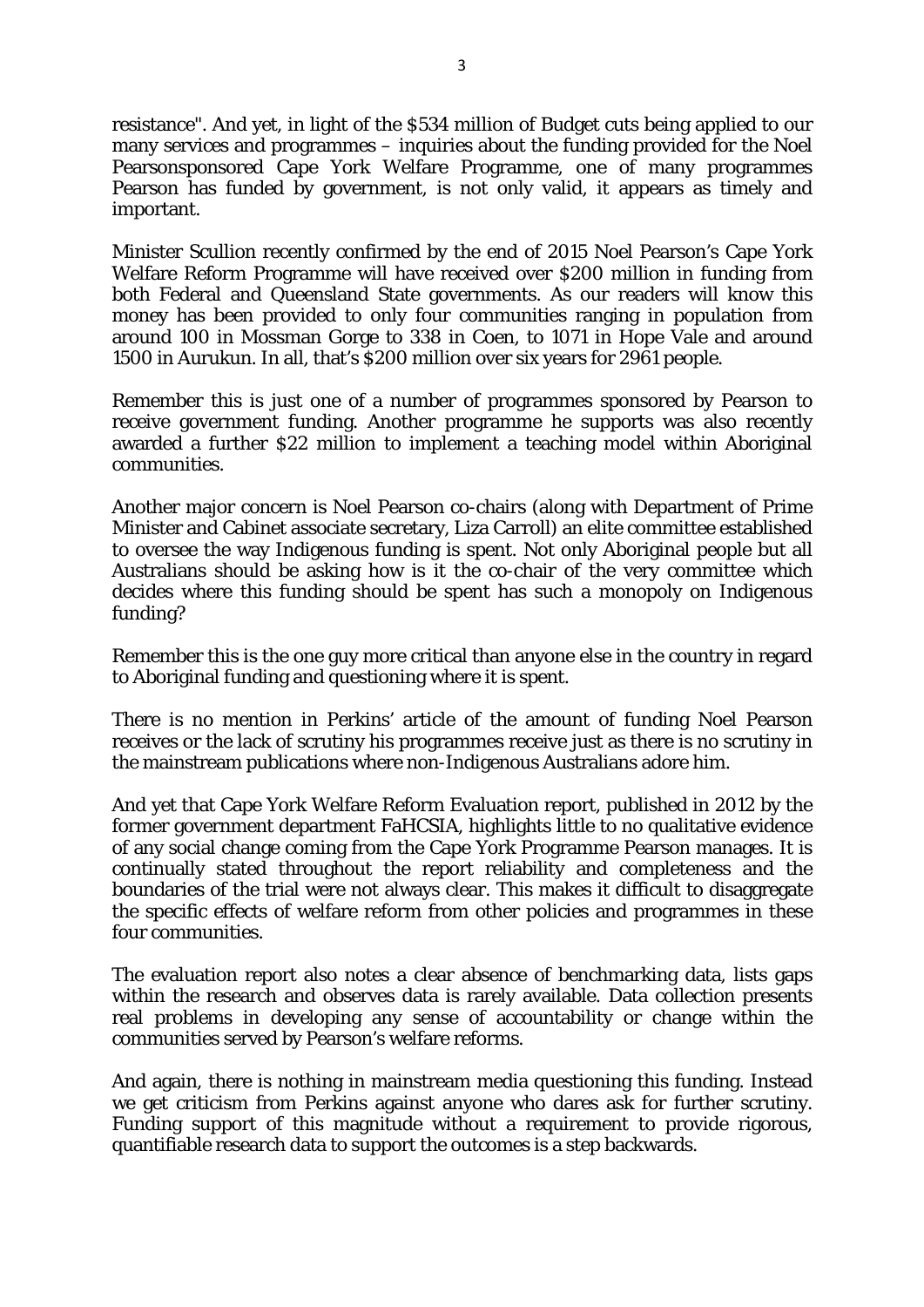It takes us back to the bad old days, when our confused lateral violence and cliques almost destroyed self-determination through a management culture that thrived under ATSIC. In criticising an article written by Paul Sheehan and others that question Noel Pearson's behaviour, Perkins overlooks all these facts, instead dismissing further analysis as "a somewhat resentful view" questioning Noel's success.

I, like many other Australians, read the article in the Sydney Morning Herald by Paul Sheehan and rather than taking a resentful view of an article attacking Pearson's success the article notes Pearson enjoys a position of privilege as part of Prime Minister, Tony Abbott's inner sanctum.

And as the report states, when one of the inner sanctum threatens a journalist in a room full of other journalists to "beat you to a pulp" and "throw you off the balcony" as stated by Sheehan, there is nothing "resentful", "ignorant" or personalised in reporting what happened.

Just imagine if it was Joe Hockey carrying on as Noel Pearson does. It would have been front page news in every paper in Australia. That is undeniable so why not the same rules for Pearson?

Outside of Noel Pearson's lack of financial accountability in administering a multihundred million dollar empire on the back of taxpayers' money is a long documented public history of verbal abuse, hostility and anger towards people who challenge his authority.

What is particularly concerning is many of these verbal and abusive attacks have been targeted towards women dating back to 1999 when he poured a cup of water over ABC journalist, Sharon Malloy over a question he didn't like in an interview. Among others was a female adviser of then State Environment Minister, Kate Jones, who was dismissed by Pearson as an "arse-wipe".

Both accounts were covered in Sheehan's article which also tells of a time when Pearson, according to former parliamentarian Stephen Robertson, let fly with "a tirade of expletives and abuse", including more than once, the phrase "f---ing white c---s... starting very slowly, very deliberately and speaking quite softly, then over the next 15 or 20 minutes reaching a crescendo".

I'm sorry, Rachel Perkins but considering Noel's position where he is regarded by many non-Indigenous Australians as our most influential Indigenous leader and as an outspoken commentator advising on Indigenous affairs, and in having the ear of the Prime Minister, we have a right to question such behaviour.

In comparing Pearson to her own father, Charles Perkins, the era and politics are all wrong. The 1960s were witness to a dramatic upsurge in political activism, which had a profound effect on Australian society with the political turbulence created in the wake of the Freedom Rides and the Tent Embassy going hand in hand with the Australian Referendum of 1967.

This was a time of active political demonstration and Aboriginal people asserting